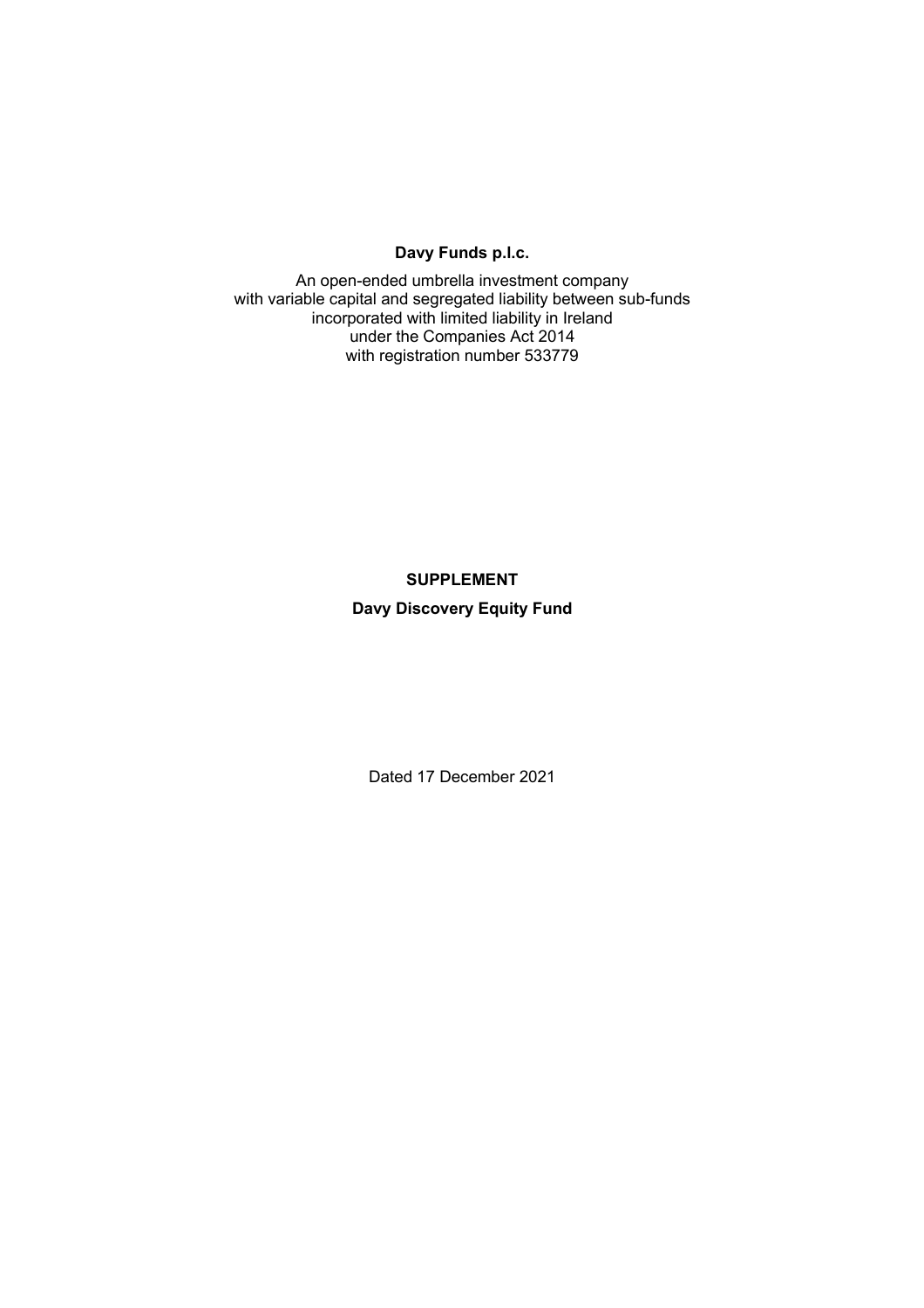### **1 IMPORTANT INFORMATION**

\_\_\_\_\_\_\_\_\_\_\_\_\_\_\_\_\_\_\_\_\_\_\_\_\_\_\_\_\_\_\_\_\_\_\_\_\_\_\_\_\_\_\_\_\_\_\_\_\_\_\_\_\_\_\_\_\_\_\_\_\_\_\_\_\_\_\_\_\_\_\_\_\_\_\_\_\_

**The Directors (whose names appear under the heading "Management of the Company – Directors" in the Prospectus), accept responsibility for the information contained in this Supplement and the Prospectus. To the best of the knowledge and belief of the Directors (who have taken all reasonable care to ensure that such is the case) the information contained in this Supplement and in the Prospectus is in accordance with the facts and does not omit anything likely to affect the import of such information. The Directors accept responsibility accordingly.** 

**Shareholders should note that all the fees and expenses of the Fund may be charged to the capital of the Fund. Thus on redemption of holdings shareholders may not receive back the full amount invested and this will have the effect of lowering the capital value of the shareholders investment.** 

**Shareholders should note that dividends will be paid out of capital, therefore capital may be eroded, distribution is achieved by forgoing the potential for future capital growth and this cycle may continue until all capital is depleted.** 

This Supplement contains information relating specifically to Davy Discovery Equity Fund (the "**Fund**"), a Fund of Davy Funds p.l.c. (the "**Company**"), an open-ended umbrella fund with segregated liability between sub-funds authorised by the Central Bank as a UCITS pursuant to the Regulations.

**This Supplement forms part of and should be read in the context of and in conjunction with the Prospectus for the Company dated 17 December 2021 (the "Prospectus").** 

**The Fund is suitable for investors who are prepared to accept a high level of volatility.** 

**As the price of Shares in each Fund may fall as well as rise, the Company shall not be a suitable investment for an investor who cannot sustain a loss on their investment.** 

**The Fund may invest in Financial Derivative Instruments ("FDI") for currency hedging and efficient portfolio management purposes. (See "Borrowing and Leverage; Leverage" below for details of the leverage effect of investing in FDI).**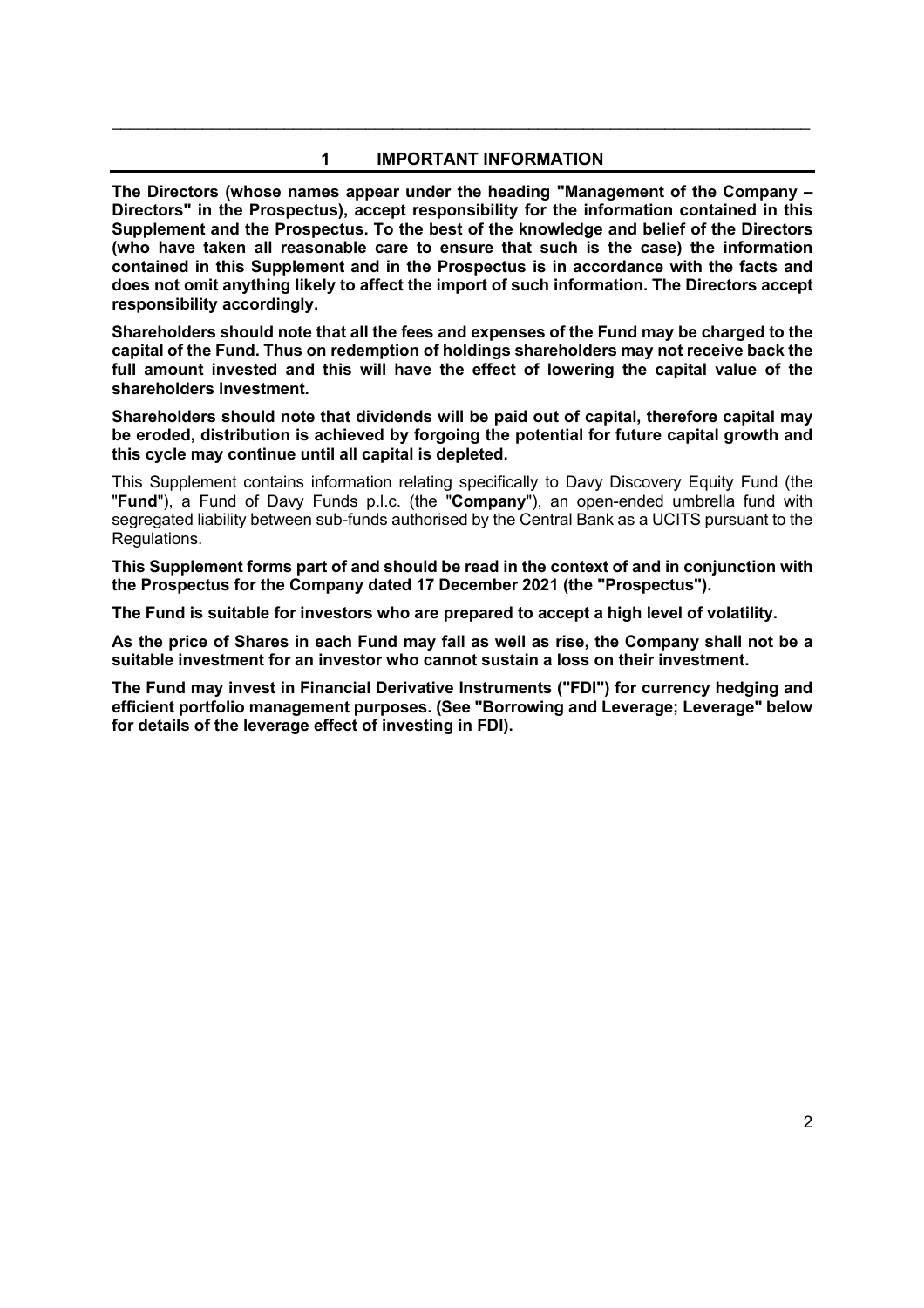### **2 DEFINITIONS**

\_\_\_\_\_\_\_\_\_\_\_\_\_\_\_\_\_\_\_\_\_\_\_\_\_\_\_\_\_\_\_\_\_\_\_\_\_\_\_\_\_\_\_\_\_\_\_\_\_\_\_\_\_\_\_\_\_\_\_\_\_\_\_\_\_\_\_\_\_\_\_\_\_\_\_\_\_

#### **Base Currency** means Euro;

**Business Day** means any day (other than a Saturday, Sunday or public holiday) on which commercial banks are open for business in Dublin and/or such other day or days as may be determined by the Directors from time to time and as notified to Shareholders in advance;

**Dealing Day** means each Business Day and/or such other day or days as the Directors may in their absolute discretion determine and notify in advance to Shareholders provided that there shall be at least two Dealing Days in each Month (with at least one Dealing Day per two week period);

**Dealing Deadline** in respect of subscriptions and repurchases means 16.00 p.m. (Irish time) on the Business Day immediately preceding the relevant Dealing Day, or such other time for the relevant Dealing Day as may be determined by Directors and notified in advance to Shareholders provided always that the Dealing Deadline is no later than the Valuation Point;

**Distribution Date** means the dates or dates by reference to which a distribution may at the discretion of the Directors be declared which shall usually be 30 September and 31 March in each year;

**Investment Manager** means Davy Global Fund Management Limited;

**Manager** means Davy Global Fund Management Limited or such other person as may be designated, in accordance with the Central Bank Rules, as the Company's fund management company;

**Minimum Fund Size** means €5,000,000 or such other amount as the Directors may in their absolute discretion determine;

**Minimum Shareholding** means €500 or such other amount as the Directors may in their absolute discretion determine;

**Settlement Date** in respect of subscriptions and redemptions respectively shall have the meaning outlined in the section entitled "**Key Information for Buying and Selling Shares**" below;

**Valuation Point** means the close of business in the relevant market where assets are listed or traded on the first Business Day immediately preceding the relevant Dealing Day by reference to which the Net Asset Value per Share of the Fund is determined provided such point will in no case precede the close of business in the relevant market that closes first on the relevant Business Day.

All other defined terms used in this Supplement shall have the same meaning as in the Prospectus.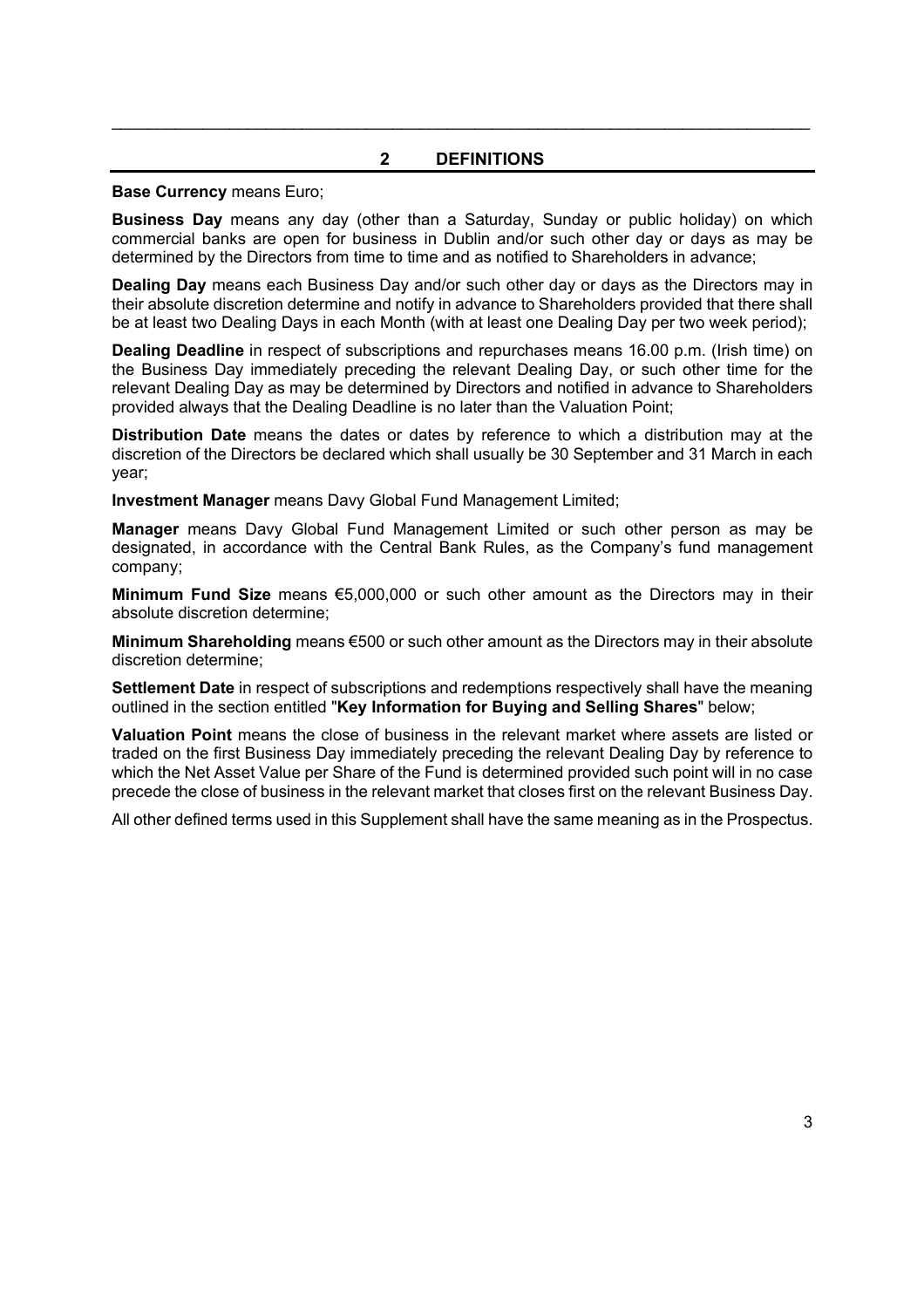# **3 INFORMATION ON THE FUND**

\_\_\_\_\_\_\_\_\_\_\_\_\_\_\_\_\_\_\_\_\_\_\_\_\_\_\_\_\_\_\_\_\_\_\_\_\_\_\_\_\_\_\_\_\_\_\_\_\_\_\_\_\_\_\_\_\_\_\_\_\_\_\_\_\_\_\_\_\_\_\_\_\_\_\_\_\_

### **3.1 Investment Objective, Investment Policies and Investment Strategy**

### **(a) Investment Objective:**

The investment objective of the Fund is to provide long term capital growth primarily through investment in equity securities with geographical and sector diversification.

There can be no assurance that the Fund will achieve its investment objective.

### **(b) Investment Policies:**

The Fund intends to achieve its investment objective by primarily investing in equity securities issued by small to medium sized companies listed or quoted throughout the world. The Investment Manager will seek to acquire an interest in companies growing their businesses. The Fund will generally invest in companies with a market capitalisation of greater than €200 million. To provide diversification, investment will be spread across broad geographic regions and industry sectors including, among others, consumer discretionary, consumer staples, technology, materials, healthcare and industrials, environmental services.

Other investments will include commercial paper (i.e. short term paper (issued by credit institutions)), cash and cash equivalents, such as deposits with credit institutions.

The Fund may also use Financial Derivative Instruments for efficient portfolio management and/or hedging purpose as described in section 3.2 below.

Subject to the investment restrictions set out under the heading "**Investment Restrictions**" in the Prospectus, the assets of the Fund will be invested in securities that are listed or traded on permitted markets as detailed in Appendix II of the Prospectus.

In addition, the Fund may invest up to 15% of its net assets in emerging market securities.

The Fund may also, pending reinvestment, or if this is considered appropriate to the investment objective, invest on a short term basis in cash.

### **(c) Investment Strategy:**

The investment approach utilises a combination of both quantitative and fundamental analysis, to filter the broader equity universe into a sub-set of stocks which represents the investable universe for the strategy. Effectively, this process results in a sub-set of stocks which broadly display the following characteristics:

- 1. Small to Medium-sized market capitalisation, as defined by the benchmark provider MSCI;
- 2. Attractive growth; and
- 3. Profitable outlook.

The Investment Manager undertakes fundamental research on the candidates within the investable universe. This involves industry/sector research, company analysis and valuation work. The Investment Manager looks to identify the key growth drivers of the sector and business, the competitive landscape, the strategic outlook for the company and the potential risks. Where possible, the Investment Manager will also look to meet company management, competitors, suppliers, etc. Valuation analysis is performed in order to identify a fair value for potential investments.

Following the quantitative and fundamental analysis, the Investment Manager will endeavour to construct a balanced global portfolio of stocks. The portfolio is primarily built using an active,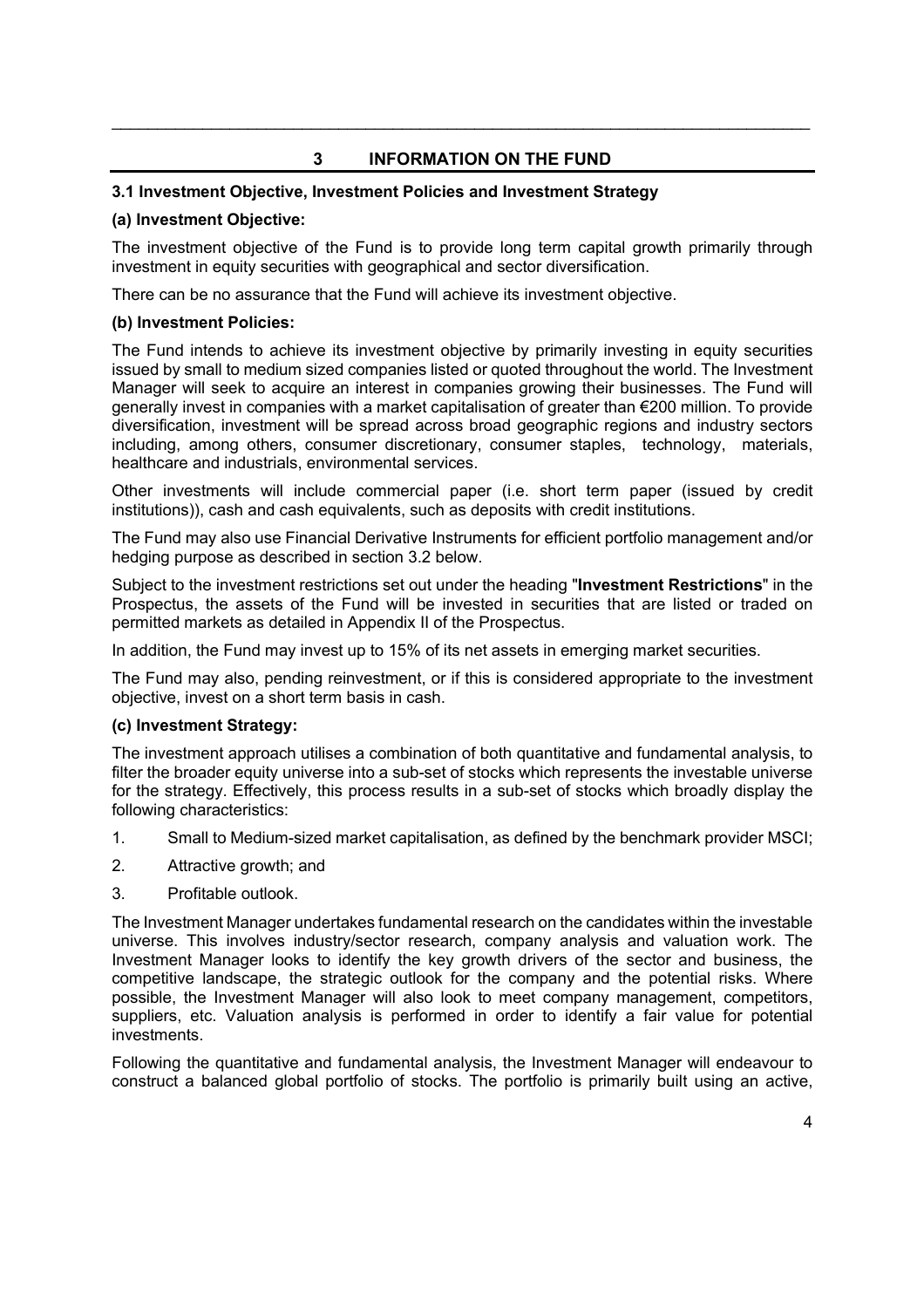bottom-up approach. Geographic and sector weightings are regularly reviewed to ensure that the Fund remains suitably diversified from a risk perspective.

### **Environmental and/or Social Characteristics of the Fund:**

The Fund will seek to avoid investment in securities of issuers which are considered by a thirdparty data provider to be violating fundamental humanitarian principles or violating human rights (and where the third-party data provider's assessment does not cover a particular issuer, the Investment Manager will establish on a best-efforts basis whether the issuer is in violation of these principles). Additionally, the Fund will seek to avoid investment in securities of issuers that manufacture cluster munitions or landmines or issuers that derive more than 10% of their revenue from the production of thermal coal.

### **3.2 Use of Derivatives and Efficient Portfolio Management Techniques**

The Fund may engage in transactions in FDI for the purposes of efficient portfolio management and/or to protect against currency exchange risks within the conditions and limits laid down by the Central Bank from time to time. The Investment Manager will look to ensure that the techniques and instruments used are economically appropriate in that they will be realised in a cost-effective way. Such transactions may include foreign exchange transactions which alter the currency characteristics of transferable securities held by the Fund. Such techniques and instruments (details of which are outlined below) are options and forwards.

Warrants, share purchase rights and convertible securities will not be directly acquired but may be issued to the Fund pursuant to its investment in a particular security and, in such cases, may be retained for the purposes of efficient portfolio management and traded or exercised when considered appropriate.

### *Options*

An option contains the right to buy or sell a specific quantity of a specific asset at a fixed price at or before a specified future date. There are two forms of options: put or call options. Put options are contracts sold for a premium that give to the buyer the right, but not the obligation, to sell to the seller a specified quantity of a particular asset (or financial instrument) at a specified price. Call options are similar contracts sold for a premium that give the buyer the right, but not the obligation, to buy from the seller a specified quantity of a particular asset (or financial instrument) at a specified price. Options may also be cash-settled. The Fund may use such instruments to hedge against market risk or gain exposure to relevant underlying equity or equity related security. Any option entered into by the Fund will be in accordance with the limits prescribed by the law.

### *Forwards*

Forward currency contracts could be used to hedge against currency risk that has resulted from assets held by the Fund that are not in the Base Currency. The Fund, may, for example, use forward currency contracts by selling forward a foreign currency against the Base Currency to protect the Fund from foreign exchange rate risk that has arisen from holding assets in that currency.

Direct and indirect operational costs and/or fees (which do not include hidden revenue) arising from use of FDIs for EPM purposes may be deducted from the revenue delivered to the Company. Such costs and/or fees are payable to the relevant counterparty to the FDI in question and such counterparty may or may not be related to the Investment Manager or the Depositary. All revenues generated from such FDIs, net of direct and indirect operational costs, will be returned to the Company.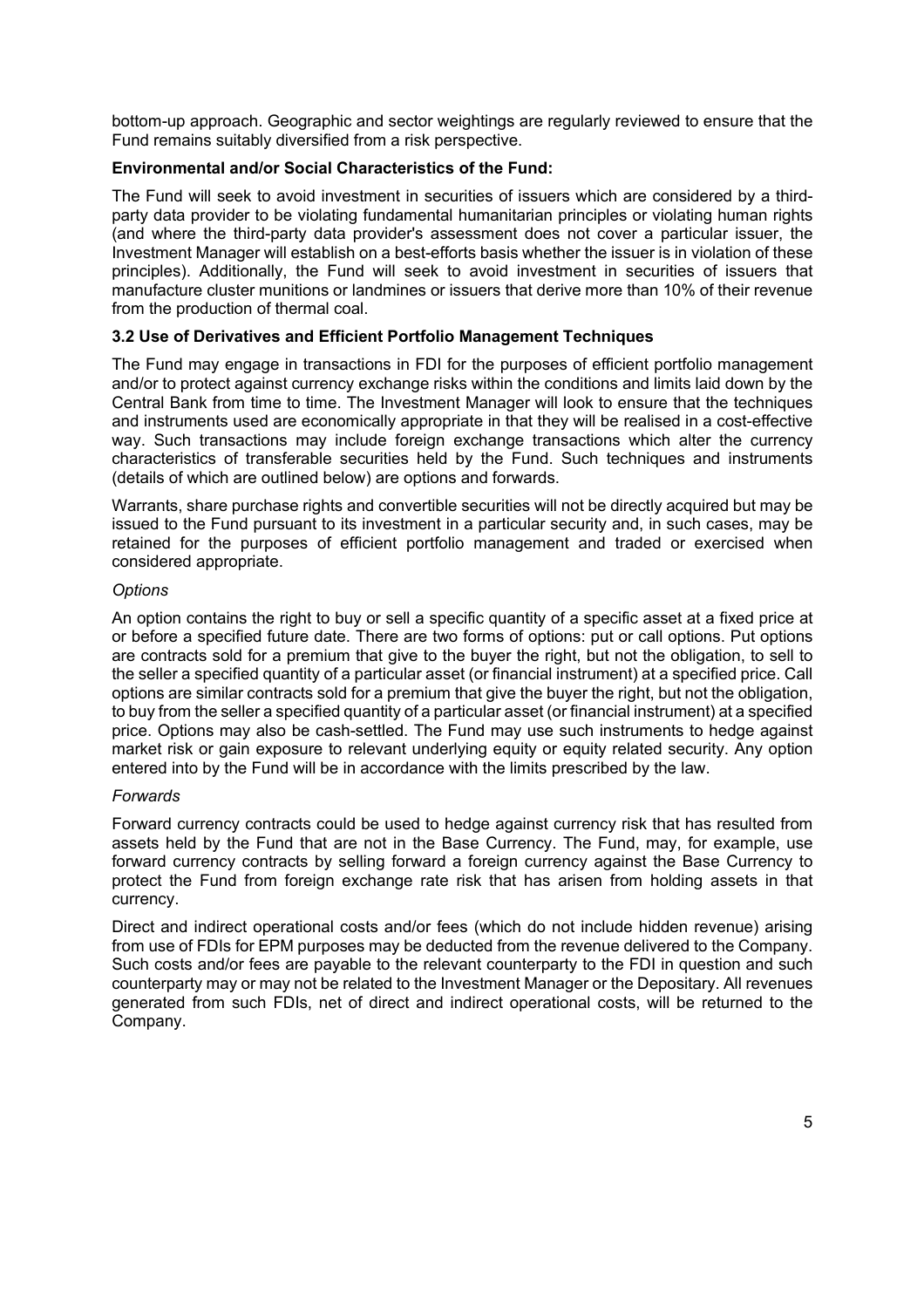Collateral or margin may be passed by the Fund to a counterparty or broker in respect of OTC FDI transaction. Please refer to the section of the Prospectus entitled "**Collateral Policy**" for further details.

The use of FDI and efficient portfolio management techniques for the purposes outlined above will expose the Fund to the risks disclosed under the section of the Prospectus entitled "**Risk Factors**".

### **3.3 Borrowing and Leverage**

### (a) Borrowing

The Company may only borrow on a temporary basis for the account of the Fund and the aggregate amount of such borrowings may not exceed 10% of the Net Asset Value of the Fund. In accordance with the provisions of the Regulations, the Company may charge the assets of the Fund as security for borrowings of the Fund.

### (b) Leverage

The Fund may utilise FDI as referred to in the section headed "**Use of Derivatives and Efficient Portfolio Management Techniques**" above. The Fund will use the commitment approach to measure market risk and calculate its exposures. The total expected level of leverage of the Fund as a result of its investments shall not exceed 100% of its Net Asset Value.

The Investment Manager does not expect the use of FDI to significantly increase the Fund's risk profile.

The expected level of leverage range is calculated based on the sum of the absolute value of notionals of the derivatives used, in accordance with the requirements of the Central Bank. This figure does not take into account any netting and hedging arrangements that the Fund has in place at any time even though these netting and hedging arrangements are used for risk reduction purposes and is therefore not a risk-adjusted method of measuring leverage which means this figure is higher than it otherwise would be if such netting and hedging arrangements were taken into account. As these netting and hedging arrangements, if taken into account, may reduce the level of leverage, this calculation may not provide an accurate measure of the Fund's actual leverage position.

The Company on behalf of the Fund has filed with the Central Bank its risk management process which enables it to accurately measure, monitor and manage the various risks associated with the use of FDI. Any FDI not included in the risk management process will not be utilised until such time as a revised submission has been provided to the Central Bank. The Company will, on request, provide supplementary information to Shareholders relating to the risk management methods employed, including the quantitative limits that are applied and any recent developments in the risk and yield characteristics of the main categories of investments.

### **3.4 Investment Restrictions**

Investors must note that the Company and the Fund adhere to the restrictions and requirements set out under the Regulations, as may be amended from time to time. These are set out in Appendix I to the Prospectus.

Notwithstanding this, the Fund will not invest more than 10% of its Net Asset Value in other UCITS or CIS in aggregate.

### **3.5 Profile of a Typical Investor**

A typical investor will be seeking to achieve a return on their investment in the medium to long term.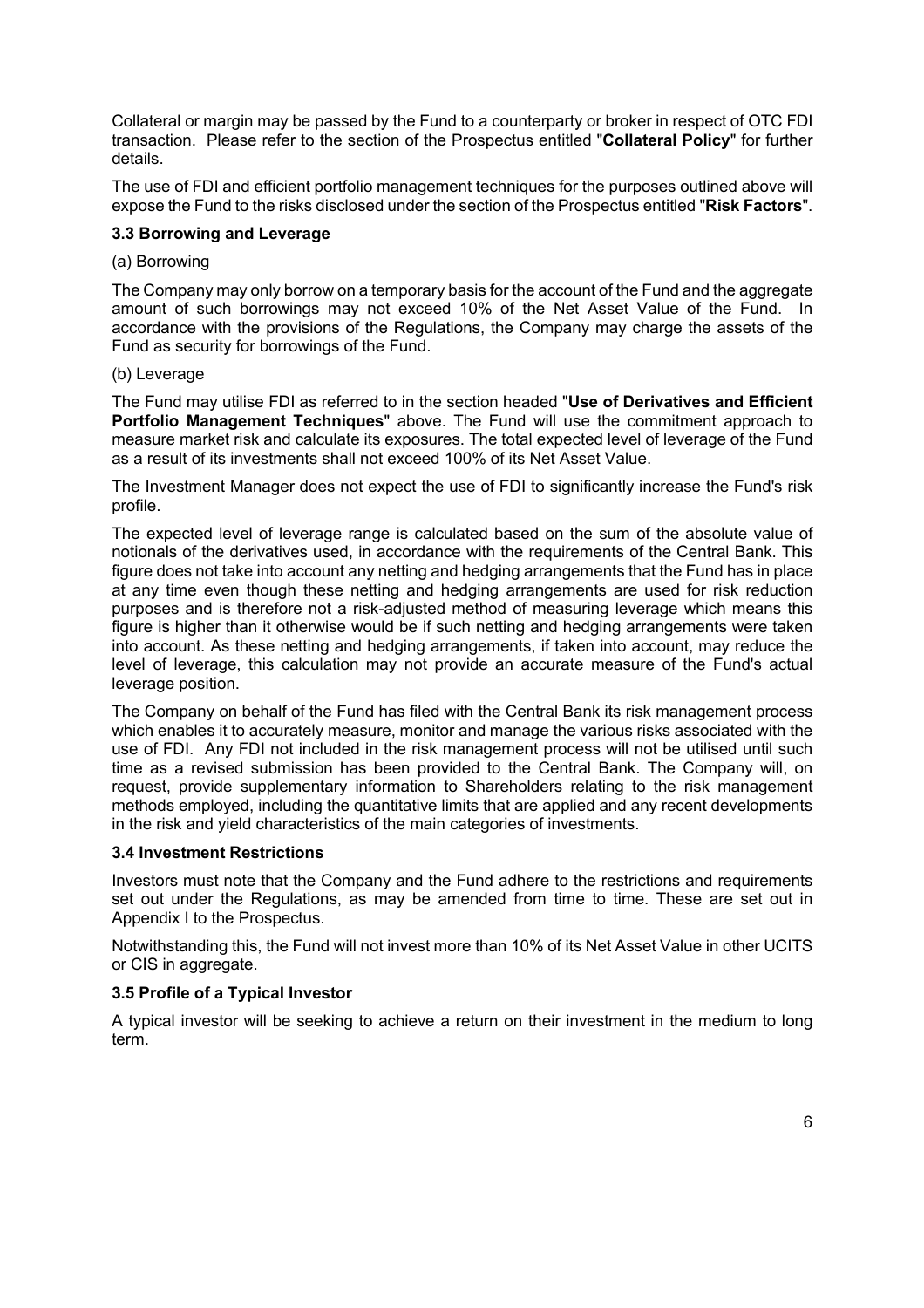### **3.6 Risk Factors**

Investors should read and consider the sections of the Prospectus entitled "**RISK FACTORS**" and "**SFDR-related Disclosures (a) Sustainability Risk**" before investing in the Fund. However, not all of the risks disclosed in the **RISK FACTORS** section of the Prospectus will be material to an investment in this particular Fund.

In addition to the above referenced risks, investors should also consider the particular implications of the following risks that are relevant to an investment in the Fund. Fees and expenses of the Fund may be charged to the capital of the Fund. Thus, on redemptions of holdings shareholders may not receive back the full amount invested and this will have the effect of lowering the capital value of their investment. There is a greater risk therefore that capital may be eroded and "income" will be achieved by foregoing the potential for future capital growth of your investment and the value of future returns may also be diminished. Investors should note however that distributions made during the life of the Fund are a form of capital reimbursement.

The Fund may charge fees and expenses to capital where insufficient income has been generated by the Fund to cover the fees and expenses. There is a greater risk therefore that capital may be eroded and "income" will be achieved by foregoing the potential for future capital growth of your investment.

The risks described in the Prospectus should not be considered to be an exhaustive list of the risks which potential investors should consider before investing in the Fund. Potential investors should be aware that an investment in the Fund may be exposed to other risks from time to time.

## **3.7 Key Information for Buying and Selling Shares**

| <b>Class</b>      | <b>Class</b><br>Currency | Hedged *** | Offer<br><b>Initial</b><br>Period*/Offer<br>Period                                                     | <b>Initial Issue</b><br><b>Price</b>                                                                                                                                                                                                                    | <b>Minimum</b><br>Shareholding** | <b>Minimum</b><br><b>Initial</b><br>Investment<br>Amount** | <b>Minimum</b><br><b>Additional</b><br>Investment<br>Amount** |
|-------------------|--------------------------|------------|--------------------------------------------------------------------------------------------------------|---------------------------------------------------------------------------------------------------------------------------------------------------------------------------------------------------------------------------------------------------------|----------------------------------|------------------------------------------------------------|---------------------------------------------------------------|
| A<br>Accumulating | Euro                     |            | Offer<br>Initial<br>Period<br>is<br>closed                                                             | Initial Offer<br>Period<br>is<br>closed                                                                                                                                                                                                                 | €500                             | €500                                                       | €100                                                          |
| A Distributing    | Euro                     |            | 9.00am (Irish<br>$time)$ on 20<br>December<br>2021<br>to<br>5.00pm (Irish<br>time) on 20<br>June 2022* | The<br>prevailing<br>issue price<br>the<br>for<br>correspond<br>ing Share<br>Class in the<br>Davy<br><b>Discovery</b><br>Equity<br>Fund,<br>a<br>sub-fund of<br>Davy<br>Equity<br>Trust which<br>will<br>be<br>available at<br>www.Davy.<br><u>ie</u> . | €500                             | €500                                                       | €100                                                          |

Details of all share classes are set out in the table below.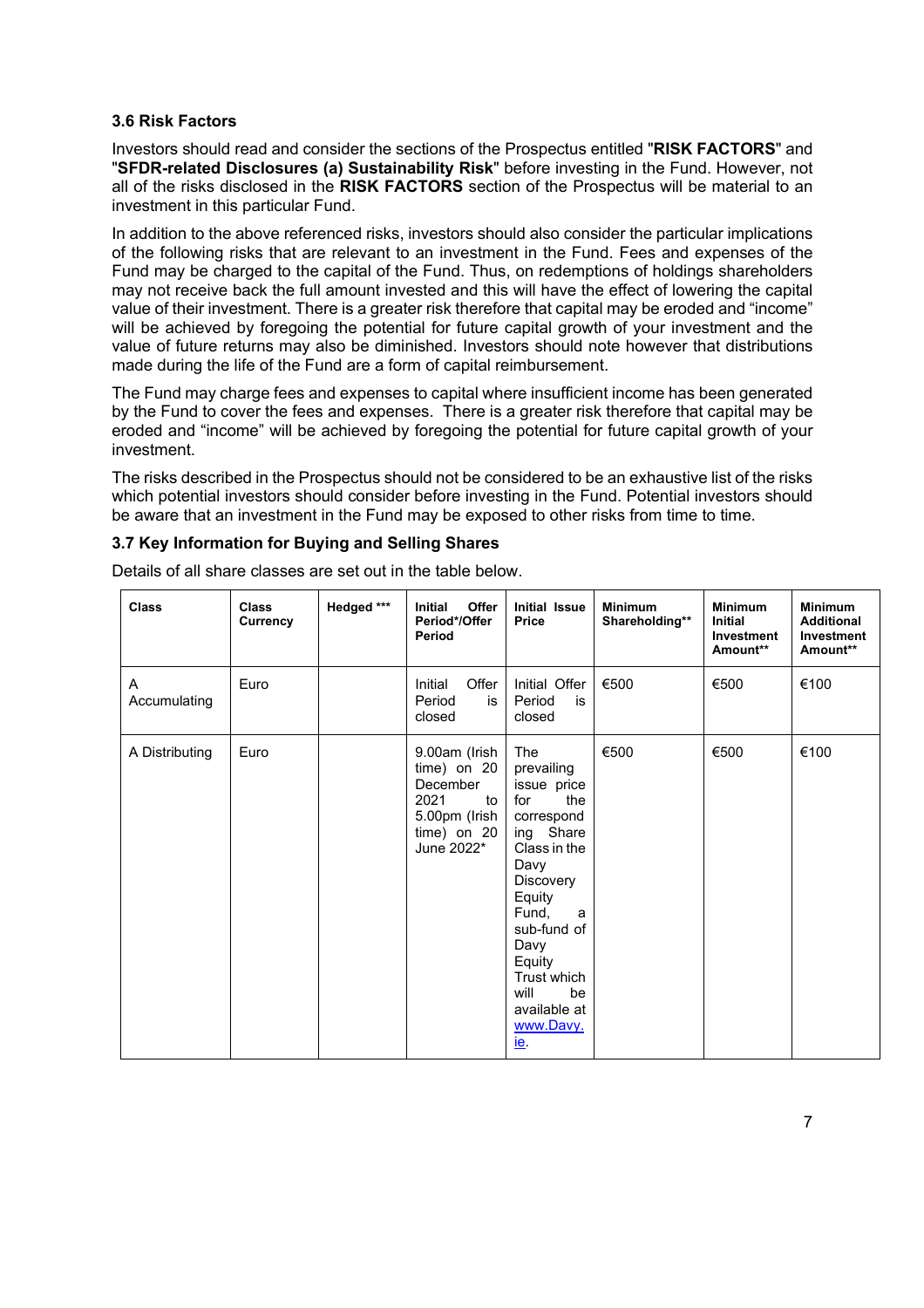| <b>Class</b>          | <b>Class</b><br>Currency | Hedged *** | Initial<br>Offer<br>Period*/Offer<br>Period                                                          | <b>Initial Issue</b><br><b>Price</b>    | <b>Minimum</b><br>Shareholding** | <b>Minimum</b><br>Initial<br>Investment<br>Amount** | <b>Minimum</b><br><b>Additional</b><br>Investment<br>Amount** |
|-----------------------|--------------------------|------------|------------------------------------------------------------------------------------------------------|-----------------------------------------|----------------------------------|-----------------------------------------------------|---------------------------------------------------------------|
| В<br>Accumulating     | Euro                     |            | Offer<br>Initial<br>Period<br>is<br>closed                                                           | Initial offer<br>period<br>is<br>closed | €500                             | €500                                                | €100                                                          |
| <b>B</b> Distributing | Euro                     |            | 9.00am (Irish<br>time) on 20<br>December<br>2021<br>to<br>5.00pm (Irish<br>time) on 20<br>June 2022* | €100                                    | €500                             | €500                                                | €100                                                          |
| С<br>Accumulating     | Euro                     |            | 9.00am (Irish<br>time) on 20<br>December<br>2021<br>to<br>5.00pm (Irish<br>time) on 20<br>June 2022* | €100                                    | €500                             | €500                                                | €100                                                          |
| D<br>Accumulating     | Euro                     |            | 9.00am (Irish<br>time) on 20<br>December<br>2021<br>to<br>5.00pm (Irish<br>time) on 20<br>June 2022* | €100                                    | €500                             | €500                                                | €100                                                          |
| Е<br>Accumulating     | Euro                     |            | 9.00am (Irish<br>time) on 20<br>December<br>2021<br>to<br>5.00pm (Irish<br>time) on 20<br>June 2022* | €100                                    | €500                             | €500                                                | €100                                                          |
| F<br>Accumulating     | Euro                     |            | 9.00am (Irish<br>time) on 20<br>December<br>2021<br>to<br>5.00pm (Irish<br>time) on 20<br>June 2022* | €100                                    | €500                             | €500                                                | €100                                                          |
| G<br>Accumulating     | Euro                     |            | 9.00am (Irish<br>time) on 20<br>December<br>2021<br>to<br>5.00pm (Irish<br>time) on 20<br>June 2022* | €100                                    | €500                             | €500                                                | €100                                                          |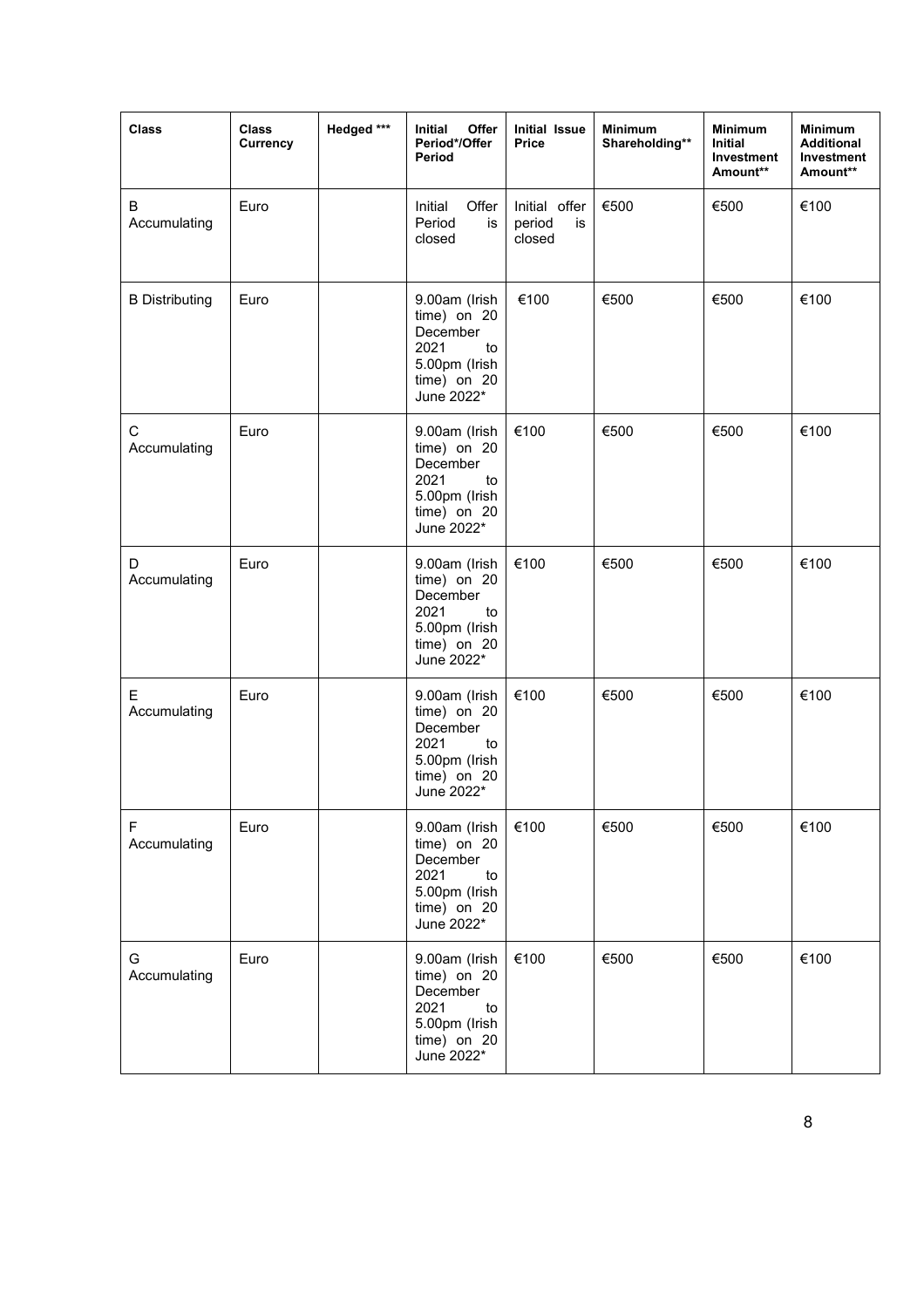| <b>Class</b>       | Class<br>Currency | Hedged *** | Initial<br>Offer<br>Period*/Offer<br>Period                                                            | <b>Initial Issue</b><br><b>Price</b>    | Minimum<br>Shareholding** | <b>Minimum</b><br><b>Initial</b><br>Investment<br>Amount** | <b>Minimum</b><br><b>Additional</b><br>Investment<br>Amount** |
|--------------------|-------------------|------------|--------------------------------------------------------------------------------------------------------|-----------------------------------------|---------------------------|------------------------------------------------------------|---------------------------------------------------------------|
| H.<br>Accumulating | Euro              |            | 9.00am (Irish<br>time) on 20<br>December<br>2021<br>to<br>5.00pm (Irish<br>time) on 20<br>June 2022*   | €100                                    | €500                      | €500                                                       | €100                                                          |
| I Accumulating     | Euro              |            | 9.00am (Irish<br>time) on 20<br>December<br>2021<br>to<br>5.00pm (Irish<br>$time)$ on 20<br>June 2022* | €100                                    | €500                      | €500                                                       | €100                                                          |
| J<br>Accumulating  | Euro              |            | 9.00am (Irish<br>time) on 20<br>December<br>2021<br>to<br>5.00pm (Irish<br>time) on 20<br>June 2022*   | €100                                    | €500                      | €500                                                       | €100                                                          |
| Κ<br>Accumulating  | Sterling          |            | 9.00am (Irish<br>time) on 20<br>December<br>2021<br>to<br>5.00pm (Irish<br>time) on 20<br>June 2022*   | £100                                    | £500                      | £500                                                       | £100                                                          |
| L<br>Accumulating  | Sterling          |            | Initial<br>Offer<br>Period<br>is<br>closed                                                             | Initial Offer<br>Period<br>is<br>closed | £500                      | £500                                                       | £100                                                          |
| М<br>Accumulating  | Sterling          |            | Initial<br>offer<br>period<br>is<br>closed                                                             | Initial offer<br>period<br>is<br>closed | £500                      | £500                                                       | £100                                                          |
| N<br>Accumulating  | Sterling          |            | 9.00am (Irish<br>time) on 20<br>December<br>2021<br>to<br>5.00pm (Irish<br>time) on 20<br>June 2022*   | £100                                    | £500                      | £500                                                       | £100                                                          |
| O<br>Accumulating  | Sterling          |            | 9.00am (Irish<br>time) on 20<br>December<br>2021<br>to<br>5.00pm (Irish                                | £100                                    | £500                      | £500                                                       | £100                                                          |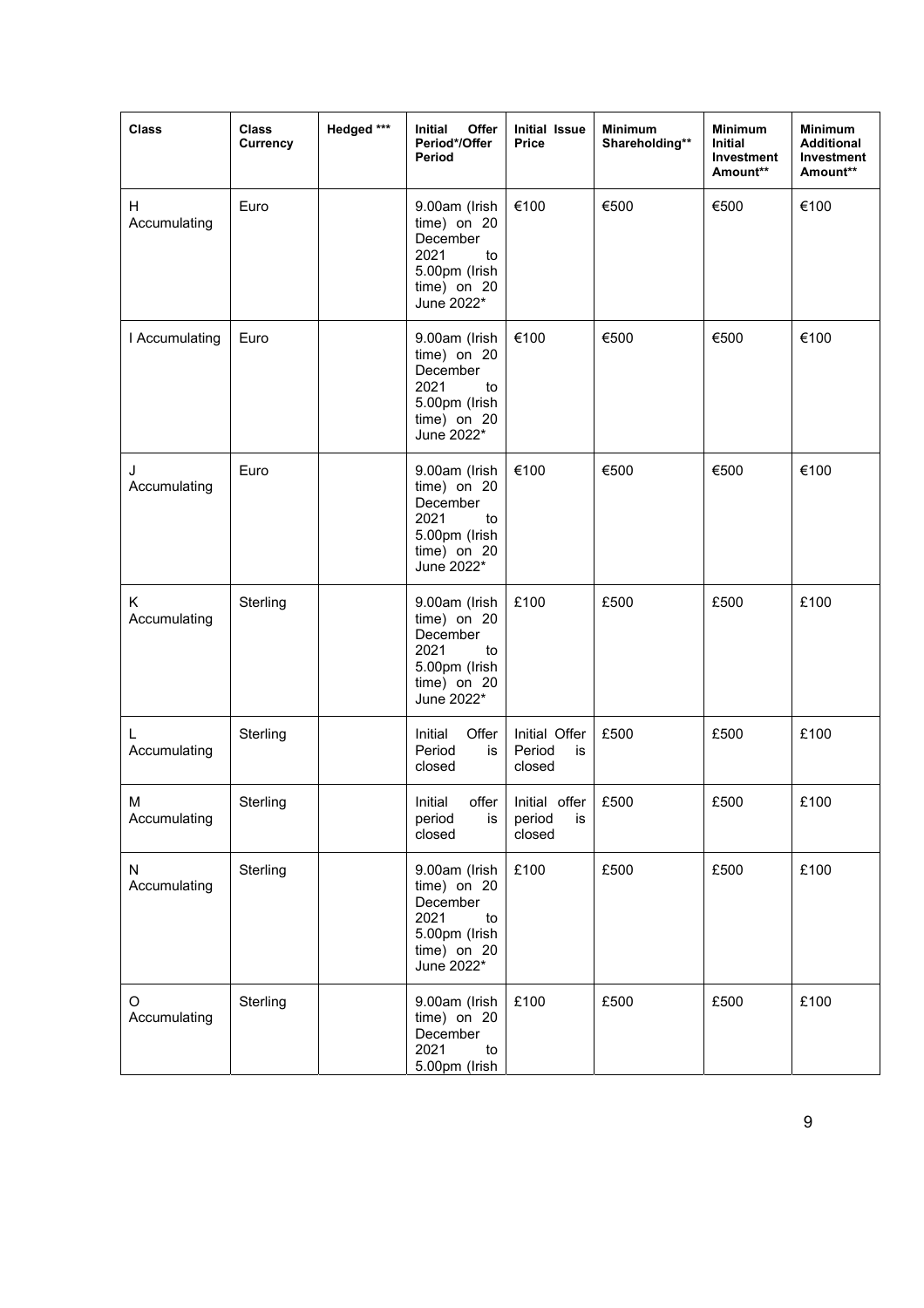| <b>Class</b>      | <b>Class</b><br>Currency | Hedged *** | Initial<br>Offer<br>Period*/Offer<br>Period                                                          | <b>Initial Issue</b><br><b>Price</b> | <b>Minimum</b><br>Shareholding** | <b>Minimum</b><br><b>Initial</b><br>Investment<br>Amount** | <b>Minimum</b><br><b>Additional</b><br>Investment<br>Amount** |
|-------------------|--------------------------|------------|------------------------------------------------------------------------------------------------------|--------------------------------------|----------------------------------|------------------------------------------------------------|---------------------------------------------------------------|
|                   |                          |            | time) on 20<br>June 2022*                                                                            |                                      |                                  |                                                            |                                                               |
| P<br>Accumulating | Sterling                 |            | 9.00am (Irish<br>time) on 20<br>December<br>2021<br>to<br>5.00pm (Irish<br>time) on 20<br>June 2022* | £100                                 | £500                             | £500                                                       | £100                                                          |
| Q Distributing    | Sterling                 |            | 9.00am (Irish<br>time) on 20<br>December<br>2021<br>to<br>5.00pm (Irish<br>time) on 20<br>June 2022* | £1                                   | £500                             | £500                                                       | £100                                                          |
| R<br>Accumulating | Sterling                 |            | 9.00am (Irish<br>time) on 20<br>December<br>2021<br>to<br>5.00pm (Irish<br>time) on 20<br>June 2022* | £1                                   | £500                             | £500                                                       | £100                                                          |
| R Distributing    | Sterling                 |            | 9.00am (Irish<br>time) on 20<br>December<br>2021<br>to<br>5.00pm (Irish<br>time) on 20<br>June 2022* | £1                                   | £500                             | £500                                                       | £100                                                          |
| S<br>Accumulating | Sterling                 |            | 9.00am (Irish<br>time) on 20<br>December<br>2021<br>to<br>5.00pm (Irish<br>time) on 20<br>June 2022* | £1                                   | £500                             | £500                                                       | £100                                                          |
| S<br>Accumulating | Euro                     |            | 9.00am (Irish<br>time) on 20<br>December<br>2021<br>to<br>5.00pm (Irish<br>time) on 20<br>June 2022* | €1                                   | €500                             | €500                                                       | €100                                                          |
| S Distributing    | Sterling                 |            | 9.00am (Irish<br>time) on 20<br>December                                                             | £1                                   | £500                             | £500                                                       | £100                                                          |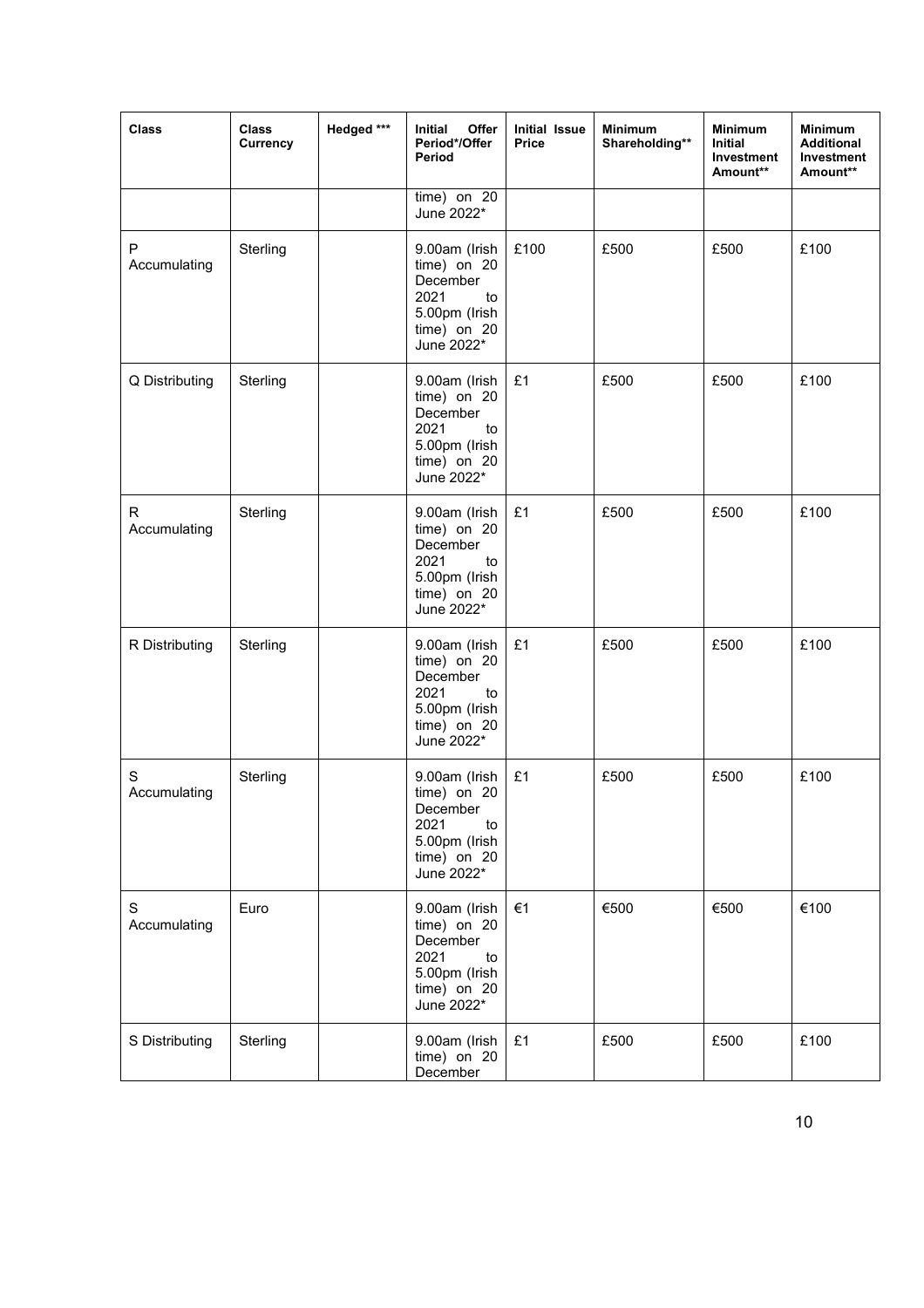| <b>Class</b>       | <b>Class</b><br>Currency | Hedged *** | Offer<br>Initial<br>Period*/Offer<br>Period                                                            | <b>Initial Issue</b><br>Price           | <b>Minimum</b><br>Shareholding** | <b>Minimum</b><br>Initial<br>Investment<br>Amount** | <b>Minimum</b><br><b>Additional</b><br>Investment<br>Amount** |
|--------------------|--------------------------|------------|--------------------------------------------------------------------------------------------------------|-----------------------------------------|----------------------------------|-----------------------------------------------------|---------------------------------------------------------------|
|                    |                          |            | 2021<br>to<br>5.00pm (Irish<br>time) on 20<br>June 2022*                                               |                                         |                                  |                                                     |                                                               |
| S Distributing     | Euro                     |            | 9.00am (Irish<br>time) on 20<br>December<br>2021<br>to<br>5.00pm (Irish<br>time) on 20<br>June 2022*   | €1                                      | €500                             | €500                                                | €100                                                          |
| Т<br>Accumulating  | Euro                     |            | 9.00am (Irish<br>time) on 20<br>December<br>2021<br>to<br>5.00pm (Irish<br>$time)$ on 20<br>June 2022* | €1                                      | €500                             | €500                                                | €100                                                          |
| T Distributing     | Euro                     |            | 9.00am (Irish<br>time) on 20<br>December<br>2021<br>to<br>5.00pm (Irish<br>time) on 20<br>June 2022*   | €1                                      | €500                             | €500                                                | €100                                                          |
| U<br>Accumulating  | Euro                     |            | Initial<br>offer<br>period<br>is<br>closed                                                             | Initial offer<br>period<br>is<br>closed | €500                             | €500                                                | €100                                                          |
| V<br>Accumulating  | Sterling                 |            | 9.00am (Irish<br>time) on 20<br>December<br>2021<br>to<br>5.00pm (Irish<br>time) on 20<br>June 2022*   | £1                                      | £500                             | £500                                                | £100                                                          |
| V Distributing     | Sterling                 |            | 9.00am (Irish<br>time) on 20<br>December<br>2021<br>to<br>5.00pm (Irish<br>time) on 20<br>June 2022*   | £1                                      | £500                             | £500                                                | £100                                                          |
| AA<br>Accumulating | Euro                     |            | 9.00am (Irish<br>time) on 20<br>December<br>2021<br>to<br>5.00pm (Irish                                | €1                                      | €500                             | €500                                                | €100                                                          |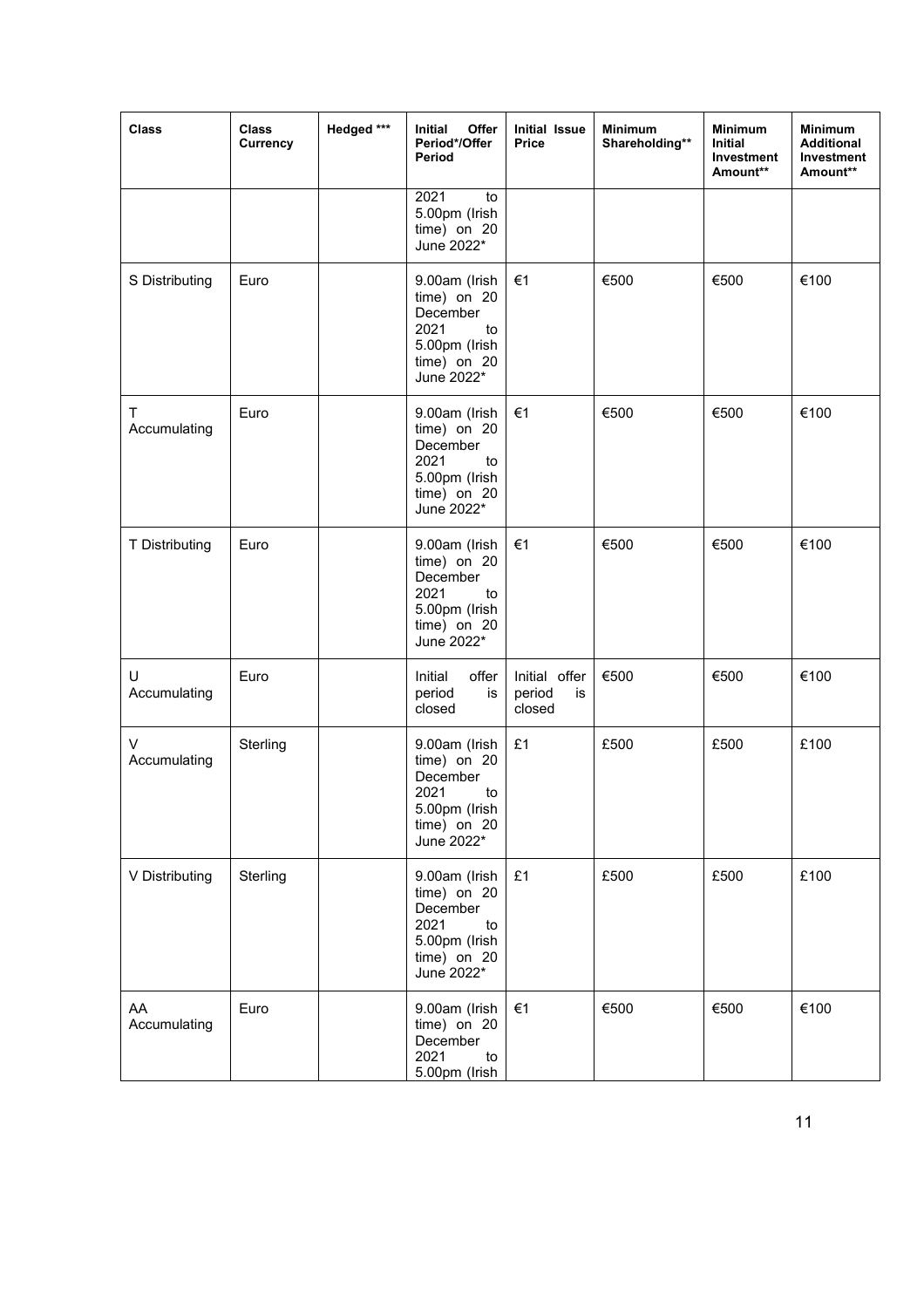| <b>Class</b>    | <b>Class</b><br>Currency | Hedged *** | Offer<br><b>Initial</b><br>Period*/Offer<br>Period                                                   | <b>Initial Issue</b><br><b>Price</b> | <b>Minimum</b><br>Shareholding** | <b>Minimum</b><br><b>Initial</b><br>Investment<br>Amount** | <b>Minimum</b><br><b>Additional</b><br>Investment<br>Amount** |
|-----------------|--------------------------|------------|------------------------------------------------------------------------------------------------------|--------------------------------------|----------------------------------|------------------------------------------------------------|---------------------------------------------------------------|
|                 |                          |            | time) on 20<br>June 2022*                                                                            |                                      |                                  |                                                            |                                                               |
| AA Distributing | Euro                     |            | 9.00am (Irish<br>time) on 20<br>December<br>2021<br>to<br>5.00pm (Irish<br>time) on 20<br>June 2022* | €1                                   | €500                             | €500                                                       | €100                                                          |

Class U Accumulating Shares do not bear any Investment Management Fees or performance fees and are restricted to Davy Group personnel. Shares of any Class cannot be switched for Shares of Class U Accumulating.

\*The Initial Offer Period may be shortened or extended by the Directors. The Central Bank will be notified in advance of any such shortening or extension if subscriptions for Shares have been received and otherwise shall be notified subsequently, on an annual basis.

\*\*Subject to the discretion of the Directors (or their delegate) in each case to allow lesser amounts.

\*\*\*The Company may (but is not obliged to) enter into certain currency related transactions (through the use of FDI as disclosed above in Section 3.2 entitled "**Use of Derivatives and Efficient Portfolio Management Techniques**") in order to hedge the currency exposure of the Classes denominated in a currency other than the Base Currency, as described under the heading "**Hedged Classes**" in the Prospectus. In the case of Classes that are denominated in a currency other than the Base Currency and are not identified as hedged the value of the Shares in the relevant Class will be subject to exchange rate risk in relation to the Base Currency.

Applications for Shares and/or applications for the redemption of Shares along with all required anti-money laundering documentation must be received by the Dealing Deadline. Applications for Shares will only be accepted on a cleared funds basis in the Base Currency.

Applications received after the Dealing Deadline for the relevant Dealing Day shall be deemed to have been received by the next Dealing Deadline, save in exceptional circumstances where the Directors may in their absolute discretion (reasons to be documented) determine and provided the Applications are received before the Valuation Point for the relevant Dealing Day. Repurchase requests received after the Dealing Deadline shall be treated as having been received by the following Dealing Deadline, save in exceptional circumstances where the Directors may in their absolute discretion (reasons to be documented) determine and provided they are received before the Valuation Point for the relevant Dealing Day.

Subscription Settlement Date: Subscription monies should be paid to the account specified in the Application Form (or such other account specified by the Administrator) so as to be received by no later than three Business Days after the relevant Dealing Day. If payment in full and/or a properly completed Application Form along with all required anti-money laundering documentation have not been received by the relevant times stipulated above, the application may be refused.

Redemption Settlement Date: Payment of Repurchase Proceeds will be made by electronic transfer to the account of the redeeming Shareholder at the risk and expense of the Shareholder normally within three Business Days of the relevant Dealing Day and, in all cases, will be paid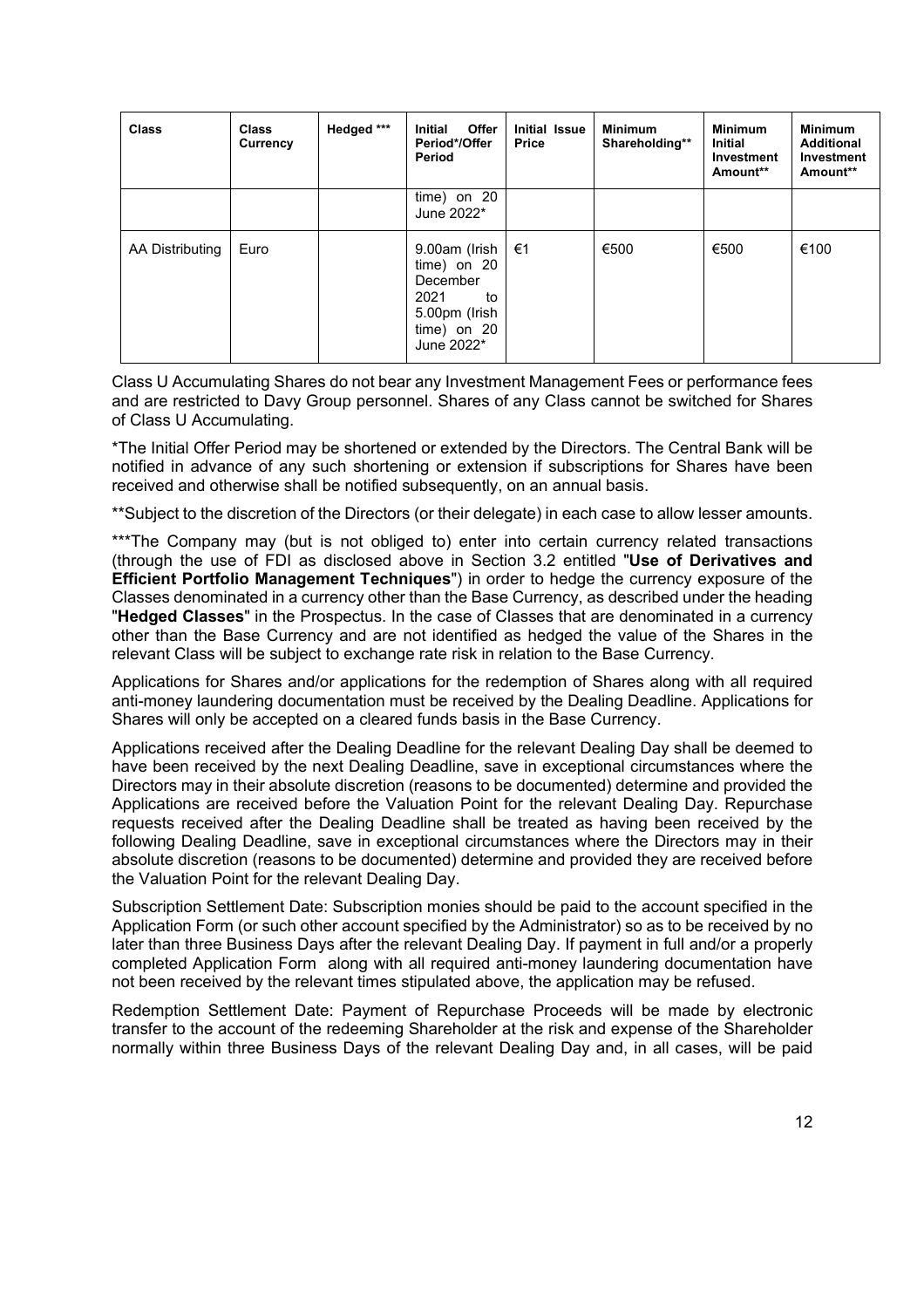within ten Business Days of the Dealing Deadline for the relevant Dealing Day provided that all the required documentation has been furnished to and received by the Administrator.

### **3.8 Exchange of Shares**

Shareholders may exchange between similar Classes of Shares in accordance with the provisions set out under the heading "**Exchange of Shares**" in the Prospectus. The Directors can refuse an application to exchange between Classes of Shares in accordance with the provisions set out under the heading "**Exchange of Shares**".

### **3.9 Dividend Policy**

For the Class A Accumulating Shares, the Class B Accumulating Shares, the Class C Accumulating Shares, the Class D Accumulating Shares, the Class E Accumulating Shares, the Class F Accumulating Shares, the Class G Accumulating Shares, the Class H Accumulating Shares, the Class I Accumulating Shares, the Class J Accumulating Shares, the Class K Accumulating Shares, the Class L Accumulating Shares, the Class M Accumulating Shares, the Class N Accumulating Shares, the Class O Accumulating Shares, the Class P Accumulating Shares, the Class R Accumulating Shares, the Class S Accumulating Shares, the Class T Accumulating Shares, the Class U Accumulating Shares, the Class V Accumulating Shares and the Class AA Accumulating Shares (the "**Accumulating Share Classes**") (and indicated as such in the table in the section above titled "**Key Information for Buying and Selling Shares**"), it is the present intention of the Directors not to declare or pay dividends, and any income or gains earned by the Fund and these Share Classes, will be reinvested and reflected in the value of the Shares.

For the Class A Distributing Shares, the Class B Distributing Shares, the Class Q Distributing Shares, the Class R Distributing Shares, the Class S Distributing Shares, the Class T Distributing Shares, the Class V Distributing Shares and the Class AA Distributing Shares (the "**Distributing Share Classes**") (and indicated as such in the table in the section above entitled "**Key Information for Buying and Selling Shares**"), subject to net income being available for distribution, the Directors intend to declare dividends on or before the 14<sup>th</sup> Business Day following the Distribution Date to all Shareholders entered on the register of Shareholders at the close of business on the Business Day immediately preceding the Distribution Date and therefore applicants for Shares to be dealt on or after the Distribution Date will not be entitled to the distribution paid in respect of such Distribution Date but Shareholders seeking to repurchase their Shares on or after the Distribution Date will receive the distribution paid in respect of such Distribution Date.

The Directors reserve the right to increase or decrease the frequency of dividend payments, if any, at their discretion for Distributing Share Classes. In the event of a change of policy full details will be disclosed in an updated Supplement and Shareholders will be notified in advance.

Under the Constitution, dividends may be paid out of the profits, being (i) the accumulated revenue (consisting of all revenue accrued including interest and dividends) less expenses and/or (ii) realised and unrealised capital gains on the disposal/valuation of investments and other funds less realised and unrealised accumulated capital losses of the Fund; or (iii) out of capital.

Dividends are paid out of capital to allow the provision of income to Shareholders of the Distributing Share Classes, in the event of insufficient income being in the Fund for a particular period.

Dividends will be paid to Shareholders by electronic transfer to the relevant Shareholder's bank account of record on the initial Application Form in the currency of denomination of the relevant Distributing Share Classes at the expense of the payee and within such timeframe as discussed above. The net income available for distribution in respect of the relevant Share Class will be determined in accordance with the relevant law and generally accepted accounting principles consistently applied.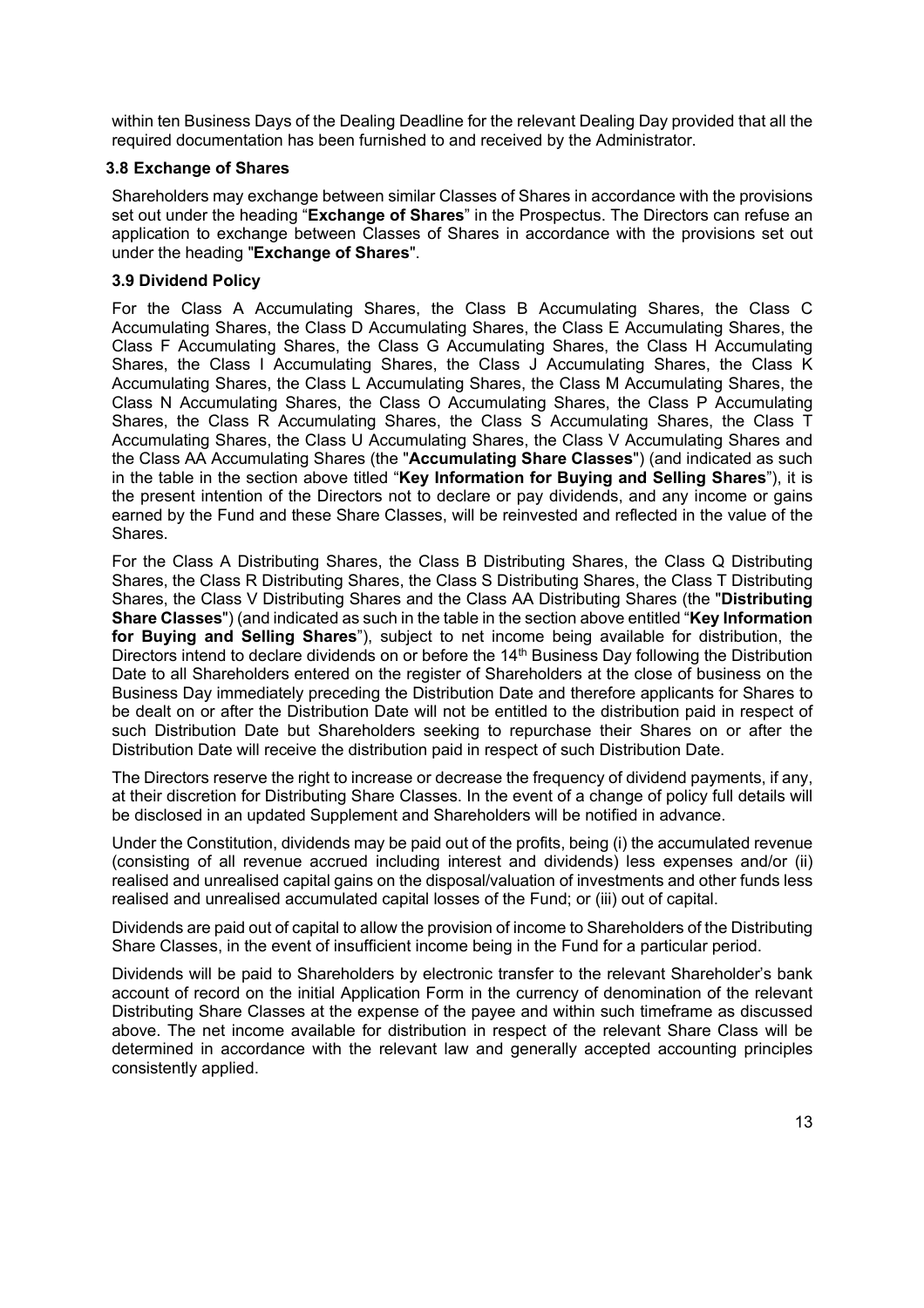Please also refer to the section in the Prospectus entitled "**Dividend Policy**".

### **3.10 Fees and Expenses**

The following fees and expenses will be incurred by the Company on behalf of the Fund and will affect the Net Asset Value of the relevant Share Class of the Fund.

| <b>Class</b>          | Investment<br><b>Management</b><br>Fee | <b>Distributor</b><br>Fee | Administrator<br>Fee*                               | <b>Depositary</b><br><b>Fee</b>        | Performance<br>Fee |
|-----------------------|----------------------------------------|---------------------------|-----------------------------------------------------|----------------------------------------|--------------------|
| A Accumulating        | 0.675%                                 | 0%                        | 0.085%                                              | 0.0175%                                | 0%                 |
|                       |                                        |                           | Per annum of<br>the NAV of the<br>Fund              | Per annum of<br>the NAV of<br>the Fund |                    |
| A Distributing        | 0.675%                                 | 0%                        | 0.085%                                              | 0.0175%                                | 0%                 |
|                       |                                        |                           | Per annum of<br>the NAV of the<br>Fund              | Per annum of<br>the NAV of<br>the Fund |                    |
| <b>B</b> Accumulating | 1.35%                                  | 0%                        | 0.085%                                              | 0.0175%                                | 0%                 |
|                       |                                        |                           | Per annum of<br>the NAV of the<br>Fund              | Per annum of<br>the NAV of<br>the Fund |                    |
| <b>B</b> Distributing | 1.35%                                  | 0%                        | 0.085%                                              | 0.0175%                                | 0%                 |
|                       |                                        |                           | Per annum of<br>the NAV of the<br>Fund              | Per annum of<br>the NAV of<br>the Fund |                    |
| C Accumulating        | 0.90%                                  | 0%                        | 0.085%                                              | 0.0175%                                | 0%                 |
|                       |                                        |                           | Per annum of<br>the NAV of the<br>Fund              | Per annum of<br>the NAV of<br>the Fund |                    |
| D Accumulating        | 1%                                     | 0%                        | 0.085%                                              | 0.0175%                                | 0%                 |
|                       |                                        |                           | Per annum of<br>the NAV of the<br>Fund              | Per annum of<br>the NAV of<br>the Fund |                    |
| E Accumulating        | 0.55%                                  | 0%                        | 0.085%                                              | 0.0175%                                | 0%                 |
|                       |                                        |                           | Per annum of Per annum of<br>the NAV of the<br>Fund | the NAV of<br>the Fund                 |                    |
| F Accumulating        | 0.75%                                  | 0%                        | 0.085%                                              | 0.0175%                                | 0%                 |
|                       |                                        |                           | Per annum of<br>the NAV of the<br>Fund              | Per annum of<br>the NAV of<br>the Fund |                    |
|                       |                                        |                           |                                                     |                                        |                    |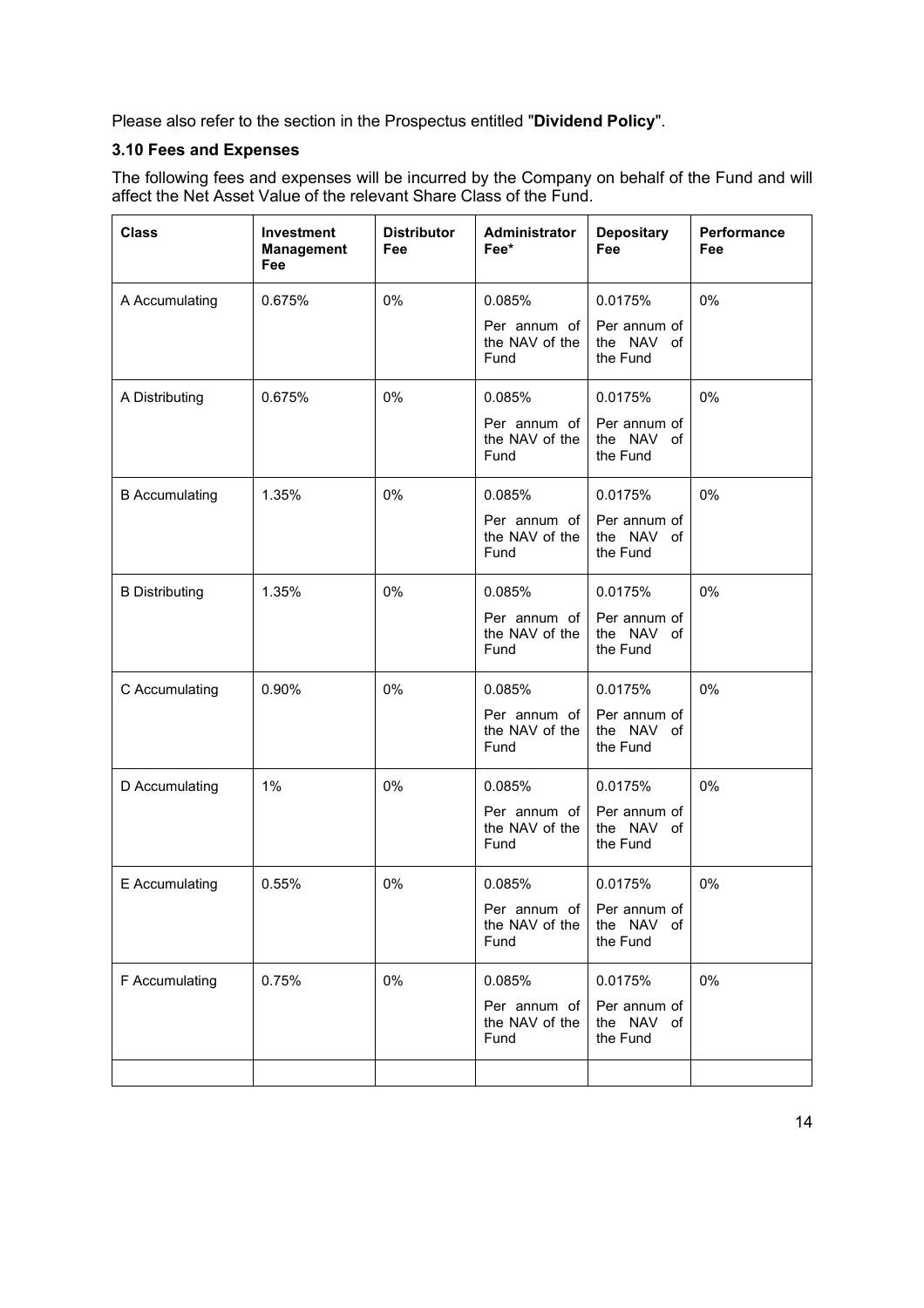| <b>Class</b>   | Investment<br><b>Management</b><br>Fee | <b>Distributor</b><br>Fee | <b>Administrator</b><br>Fee*                                  | <b>Depositary</b><br><b>Fee</b>                   | Performance<br>Fee |
|----------------|----------------------------------------|---------------------------|---------------------------------------------------------------|---------------------------------------------------|--------------------|
| G Accumulating | 1.10%                                  | 0%                        | 0.085%<br>Per annum of<br>the NAV of the<br>Fund              | 0.0175%<br>Per annum of<br>the NAV of<br>the Fund | 0%                 |
| H Accumulating | 1.20%                                  | 0%                        | 0.085%<br>Per annum of<br>the NAV of the<br>Fund              | 0.0175%<br>Per annum of<br>the NAV of<br>the Fund | 0%                 |
| I Accumulating | 1.50%                                  | 0%                        | 0.085%<br>Per annum of<br>the NAV of the<br>Fund              | 0.0175%<br>Per annum of<br>the NAV of<br>the Fund | 0%                 |
| J Accumulating | 1.80%                                  | 0%                        | 0.085%<br>Per annum of<br>the NAV of the<br>Fund              | 0.0175%<br>Per annum of<br>the NAV of<br>the Fund | 0%                 |
| K Accumulating | 0.55%                                  | 0%                        | 0.085%<br>Per annum of<br>the NAV of the<br>Fund              | 0.0175%<br>Per annum of<br>the NAV of<br>the Fund | 0%                 |
| L Accumulating | 0.675%                                 | 0%                        | 0.085%<br>Per annum of<br>the NAV of the<br>Fund              | 0.0175%<br>Per annum of<br>the NAV of<br>the Fund | 0%                 |
| M Accumulating | 0.75%                                  | 0%                        | 0.085%<br>Per annum of Per annum of<br>the NAV of the<br>Fund | 0.0175%<br>the NAV of<br>the Fund                 | 0%                 |
| N Accumulating | 1.20%                                  | 0%                        | 0.085%<br>Per annum of<br>the NAV of the<br>Fund              | 0.0175%<br>Per annum of<br>the NAV of<br>the Fund | 0%                 |
| O Accumulating | 1.35%                                  | 0%                        | 0.085%<br>Per annum of<br>the NAV of the<br>Fund              | 0.0175%<br>Per annum of<br>the NAV of<br>the Fund | 0%                 |
|                |                                        |                           |                                                               |                                                   |                    |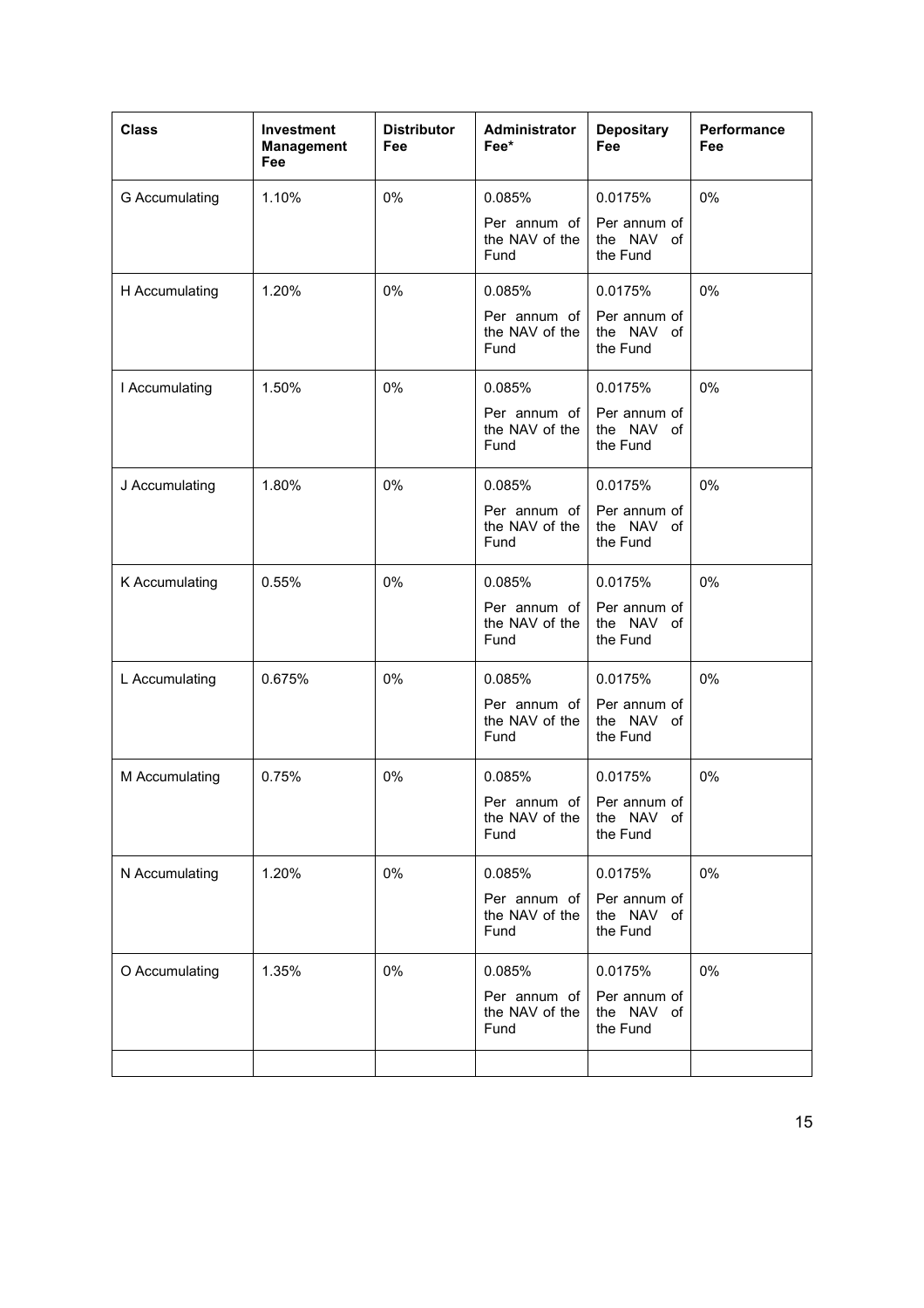| <b>Class</b>   | Investment<br><b>Management</b><br>Fee | <b>Distributor</b><br>Fee | <b>Administrator</b><br>Fee*                                  | <b>Depositary</b><br>Fee                          | Performance<br>Fee |
|----------------|----------------------------------------|---------------------------|---------------------------------------------------------------|---------------------------------------------------|--------------------|
| P Accumulating | 1.00%                                  | 0%                        | 0.085%<br>Per annum of<br>the NAV of the<br>Fund              | 0.0175%<br>Per annum of<br>the NAV of<br>the Fund | 0%                 |
| Q Distributing | 0.75%                                  | 0%                        | 0.085%<br>Per annum of<br>the NAV of the<br>Fund              | 0.0175%<br>Per annum of<br>the NAV of<br>the Fund | 0%                 |
| R Accumulating | 1.25%                                  | 0%                        | 0.085%<br>Per annum of<br>the NAV of the<br>Fund              | 0.0175%<br>Per annum of<br>the NAV of<br>the Fund | 0%                 |
| R Distributing | 1.25%                                  | 0%                        | 0.085%<br>Per annum of<br>the NAV of the<br>Fund              | 0.0175%<br>Per annum of<br>the NAV of<br>the Fund | 0%                 |
| S Accumulating | 1.50%                                  | $0\%$                     | 0.085%<br>Per annum of<br>the NAV of the<br>Fund              | 0.0175%<br>Per annum of<br>the NAV of<br>the Fund | 0%                 |
| S Distributing | 1.50%                                  | 0%                        | 0.085%<br>Per annum of<br>the NAV of the<br>Fund              | 0.0175%<br>Per annum of<br>the NAV of<br>the Fund | 0%                 |
| T Accumulating | 0.25%                                  | 0%                        | 0.085%<br>Per annum of Per annum of<br>the NAV of the<br>Fund | 0.0175%<br>the NAV of<br>the Fund                 | 0%                 |
| T Distributing | 0.25%                                  | 0%                        | 0.085%<br>Per annum of<br>the NAV of the<br>Fund              | 0.0175%<br>Per annum of<br>the NAV of<br>the Fund | 0%                 |
| U Accumulating | 0%                                     | 0%                        | 0.085%<br>Per annum of<br>the NAV of the<br>Fund              | 0.0175%<br>Per annum of<br>the NAV of<br>the Fund | 0%                 |
|                |                                        |                           |                                                               |                                                   |                    |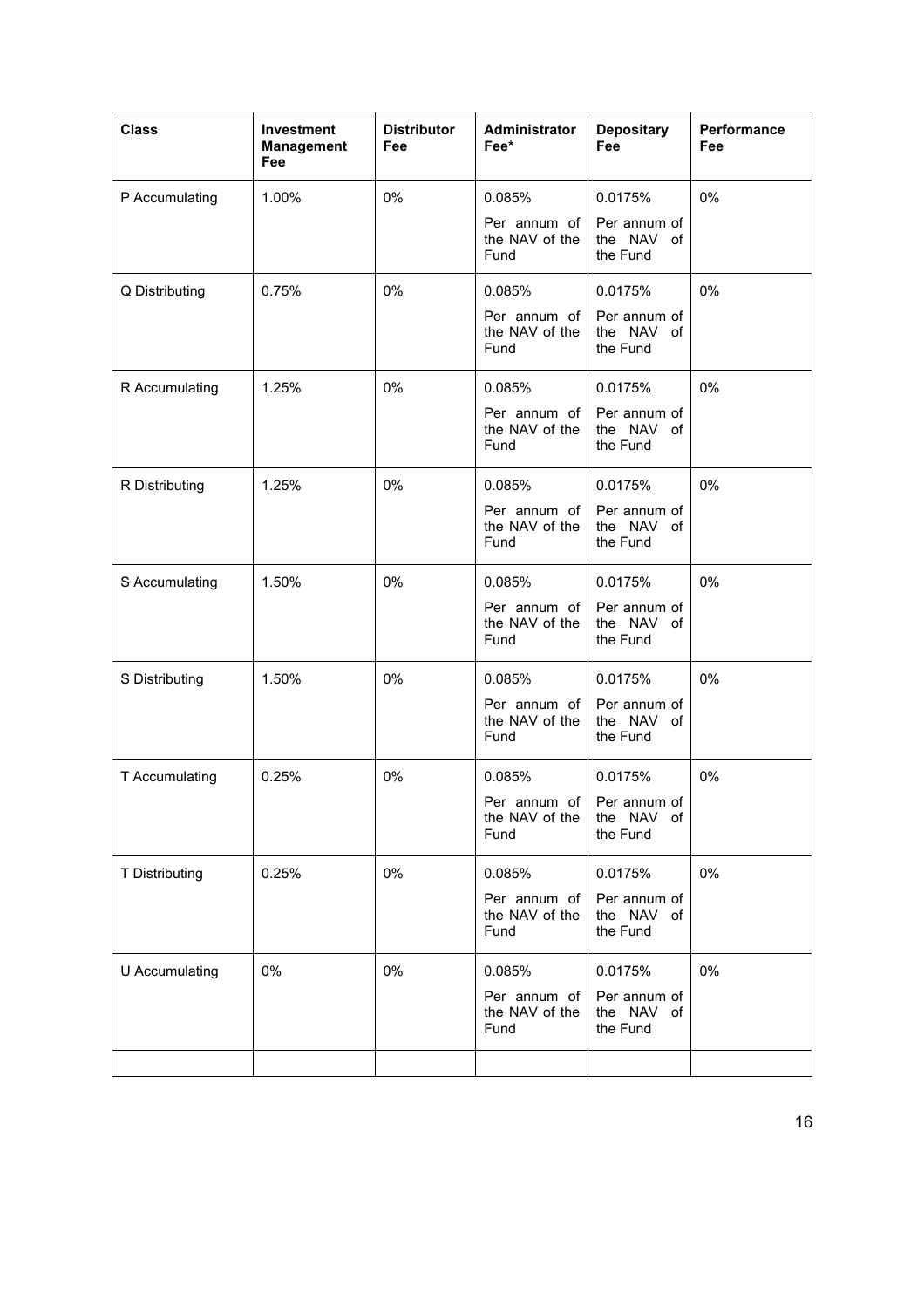| <b>Class</b>    | Investment<br><b>Management</b><br>Fee | <b>Distributor</b><br>Fee | Administrator<br>Fee*                            | <b>Depositary</b><br>Fee                          | <b>Performance</b><br>Fee |
|-----------------|----------------------------------------|---------------------------|--------------------------------------------------|---------------------------------------------------|---------------------------|
| V Accumulating  | 0.25%                                  | $0\%$                     | 0.085%<br>Per annum of<br>the NAV of the<br>Fund | 0.0175%<br>Per annum of<br>the NAV of<br>the Fund | 0%                        |
| V Distributing  | 0.25%                                  | $0\%$                     | 0.085%<br>Per annum of<br>the NAV of the<br>Fund | 0.0175%<br>Per annum of<br>the NAV of<br>the Fund | 0%                        |
| AA Accumulating | 0.35%                                  | $0\%$                     | 0.085%<br>Per annum of<br>the NAV of the<br>Fund | 0.0175%<br>Per annum of<br>the NAV of<br>the Fund | 0%                        |
| AA Distributing | 0.35%                                  | 0%                        | 0.085%<br>Per annum of<br>the NAV of the<br>Fund | 0.0175%<br>Per annum of<br>the NAV of<br>the Fund | 0%                        |

### **Investment Management Fee & Expenses**

The Investment Manager shall be entitled to the maximum annual Investment Management Fee equal to a percentage of the Net Asset Value of the relevant Class detailed in the above table.

Such fee shall be calculated and accrued at each Valuation Point and payable monthly in arrears.

The Investment Manager is also entitled to its reasonable out-of-pocket expenses out of the assets of the Fund.

### **Distributor Fee & Expenses**

The Distributor shall be entitled to the maximum annual Distributor Fee equal to a percentage of the Net Asset Value of the relevant Class detailed in the above table.

Such fee shall be calculated and accrued at each Valuation Point and payable monthly in arrears.

The Distributor is also entitled to its reasonable out-of-pocket expenses out of the assets of the Fund.

### **Depositary Fee & Expenses**

The Depositary shall be entitled to an annual Depositary Fee equal to a percentage of the Net Asset Value of the relevant Class, detailed in the above table, subject to a minimum monthly fee of €600 in respect of the Fund and a transaction fee for each transaction conducted pursuant to the Depositary Agreement which will be charged at normal commercial rates. Such fee shall be calculated and accrued at each Valuation Point and payable monthly in arrears.

The Depositary shall also be entitled to be reimbursed out of the assets of the Fund all agreed subcustodian fees, expenses and transaction charges (which will be charged at normal commercial rates) as agreed with the Directors.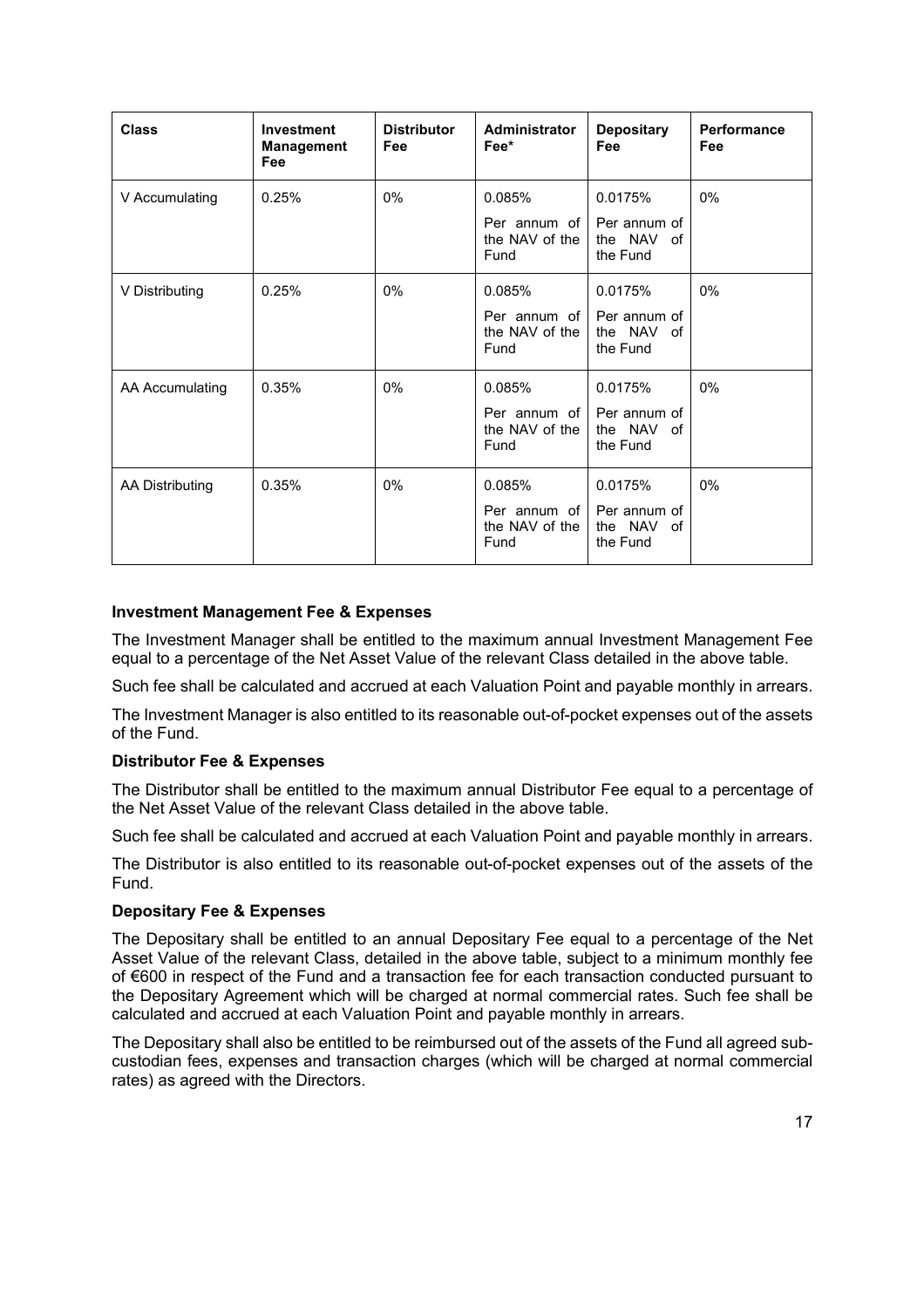### **Administrator Fee & Expenses**

The Administrator shall be entitled to the maximum annual Administrator Fee equal to a percentage of the Net Asset Value of the relevant Class detailed in the above table. Such fee shall be calculated and accrued at each Valuation Point and payable monthly in arrears. The Administrator shall be also be entitled to a minimum annual fee of €30,000 per year and a transaction fee for each transaction conducted pursuant to the Administration Agreement which will be charged at normal commercial rates.

The Administrator is also entitled to its reasonable out-of-pocket expenses out of the assets of the Fund.

### **Management Fee**

Investors are referred to the Prospectus for details of the Manager's fee.

### **Benchmark Regulation**

The Fund uses the MSCI World SMID Index (the "**Benchmark**") to measure the performance of the Fund for comparison purposes only.

The Benchmark, administered by the European Money Markets Institute, has been added to the list of critical benchmarks pursuant to Article 10(1) of the Benchmark Regulation.

### **3.11 Other Fees and Expenses**

This section should be read in conjunction with the section entitled "**Fees and Expenses**" in the Prospectus.

### **(a) Anti-Dilution Levy**

The Directors reserve the right to impose an Anti-Dilution Levy in the case of net subscriptions and/or net repurchases on a transaction basis as a percentage adjustment (to be communicated to the Administrator) on the value of the relevant subscription/repurchase calculated for the purposes of determining a subscription price or repurchase price to reflect the impact of dealing costs relating to the acquisition or disposal of assets and to preserve value of the underlying assets of the Fund where they consider such a provision to be in the best interests of a Fund. Such amount will be added to the price at which Shares will be issued in the case of net subscription requests and deducted from the price at which Shares will be repurchased in the case of net repurchase requests. Any such sum will be paid into the account of the Fund.

### **(b) Establishment Expenses**

All fees and expenses relating to the establishment and organisation of the Fund as detailed in the section of the Prospectus entitled "**Establishment Expenses**" have been borne by the Company and amortised in accordance with the provisions of the Prospectus.

### **3.12 Miscellaneous**

Additional Funds of the Company may be added in the future with the prior approval of the Central Bank. The names of the other Funds are disclosed in the Prospectus.